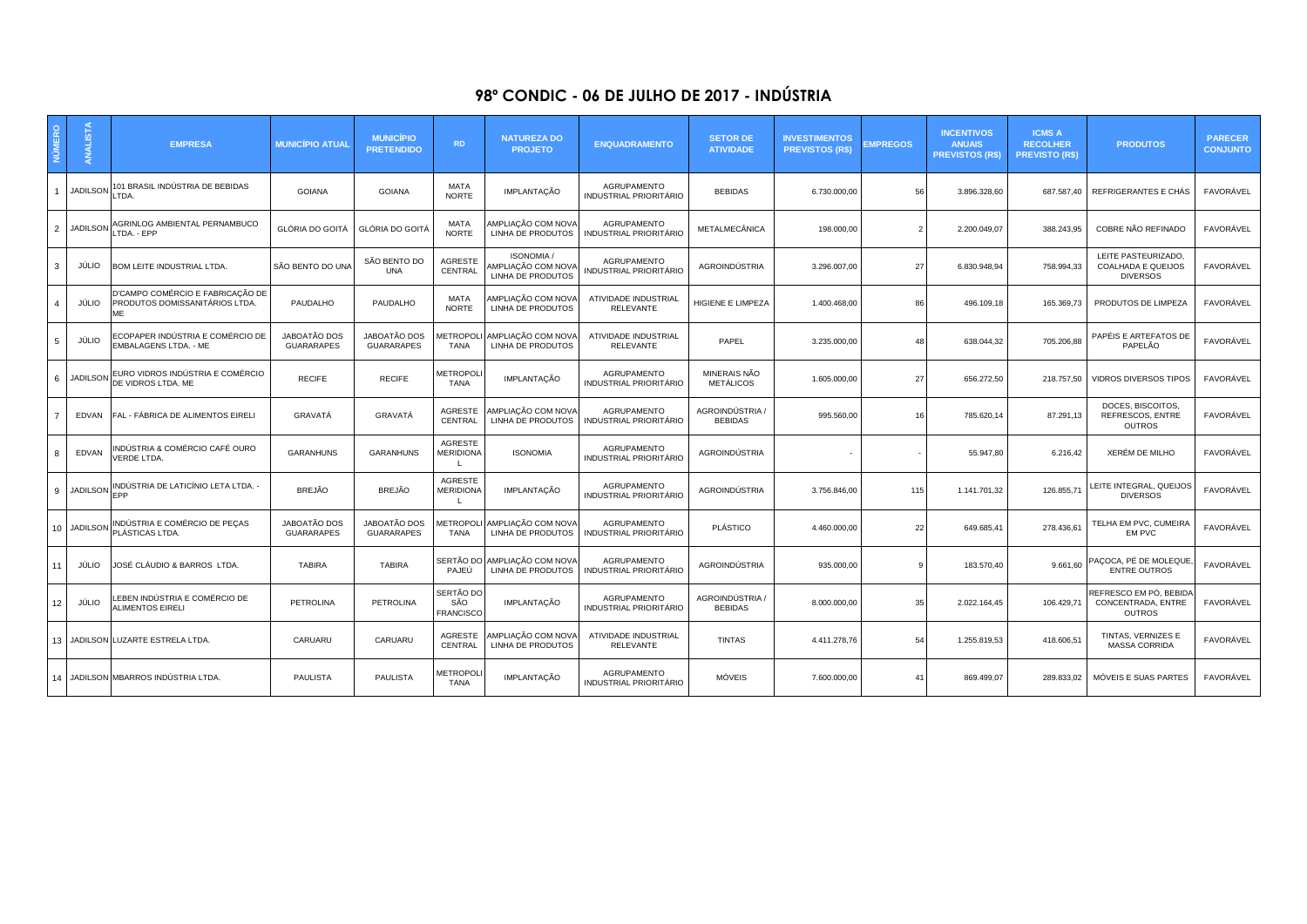## **98º CONDIC - 06 DE JULHO DE 2017 - INDÚSTRIA**

| NÚMERO |       | <b>EMPRESA</b>                                                           | <b>MUNICÍPIO ATUAL</b>                     | <b>MUNICÍPIO</b><br><b>PRETENDIDO</b> | <b>RD</b>                   | <b>NATUREZA DO</b><br><b>PROJETO</b>           | <b>ENQUADRAMENTO</b>                         | <b>SETOR DE</b><br><b>ATIVIDADE</b> | <b>INVESTIMENTOS</b><br><b>PREVISTOS (R\$)</b> | <b>EMPREGOS</b> | <b>INCENTIVOS</b><br><b>ANUAIS</b><br><b>PREVISTOS (R\$)</b> | <b>ICMS A</b><br><b>RECOLHER</b><br><b>PREVISTO (R\$)</b> | <b>PRODUTOS</b>                                                   | <b>PARECER</b><br><b>CONJUNTO</b> |
|--------|-------|--------------------------------------------------------------------------|--------------------------------------------|---------------------------------------|-----------------------------|------------------------------------------------|----------------------------------------------|-------------------------------------|------------------------------------------------|-----------------|--------------------------------------------------------------|-----------------------------------------------------------|-------------------------------------------------------------------|-----------------------------------|
|        | JÚLM  | R & R INDÚSTRIA ALIMENTÍCIA EIRELI                                       | PARANATAMA                                 | PARANATAMA                            | AGRESTE<br><b>MERIDIONA</b> | IMPLANTAÇÃO                                    | AGRUPAMENTO<br>INDUSTRIAL PRIORITÁRIO        | AGROINDÚSTRIA                       | 3.183.723,70                                   | 31              | 1.215.483,95                                                 | 135.053,77                                                | <b>FARINHA DE MANDIOCA</b><br>TAPIOCA, ENTRE OUTROS               | FAVORÁVEL                         |
|        | JÚLIC | TIGRE MATERIAIS E SOLUÇÕES PARA<br>CONSTRUÇÃO LTDA.                      | <b>ESCADA</b>                              | <b>ESCADA</b>                         | MATA SUL                    | AMPLIAÇÃO COM NOVA<br><b>LINHA DE PRODUTOS</b> | AGRUPAMENTO<br>INDUSTRIAL PRIORITÁRIO        | PLÁSTICO                            | 16.844.865,00                                  | 346             | 10.949.298,90                                                | 2.737.324,73                                              | TUBOS EM PVC,<br>ELETRODUTO,<br>CANALETAS, ENTRE<br><b>OUTROS</b> | FAVORÁVEL                         |
|        |       | JADILSON VENTISOL NORDESTE INDÚSTRIA E<br>COMÉRCIO DE VENTILADORES LTDA. | VITÓRIA DE SANTO VITÓRIA DE SANTO<br>ANTÃO | ANTÃO                                 | <b>MATA SUL</b>             | AMPLIAÇÃO COM NOVA<br>LINHA DE PRODUTOS        | AGRUPAMENTO<br><b>INDUSTRIAL PRIORITÁRIO</b> | ELETROELETRÔNICA<br>/ METALMECÂNICA | 2.500.000,00                                   |                 | 494.888,73                                                   | 87.333,31                                                 | FORNO A GÁS.<br>BEBEDOURO, ENTRE<br>OUTROS                        | FAVORÁVEL                         |
|        |       |                                                                          |                                            |                                       |                             |                                                |                                              |                                     | 69.151.748,4                                   | 930             | 34.341.432,31                                                | 7.207.202,31                                              |                                                                   |                                   |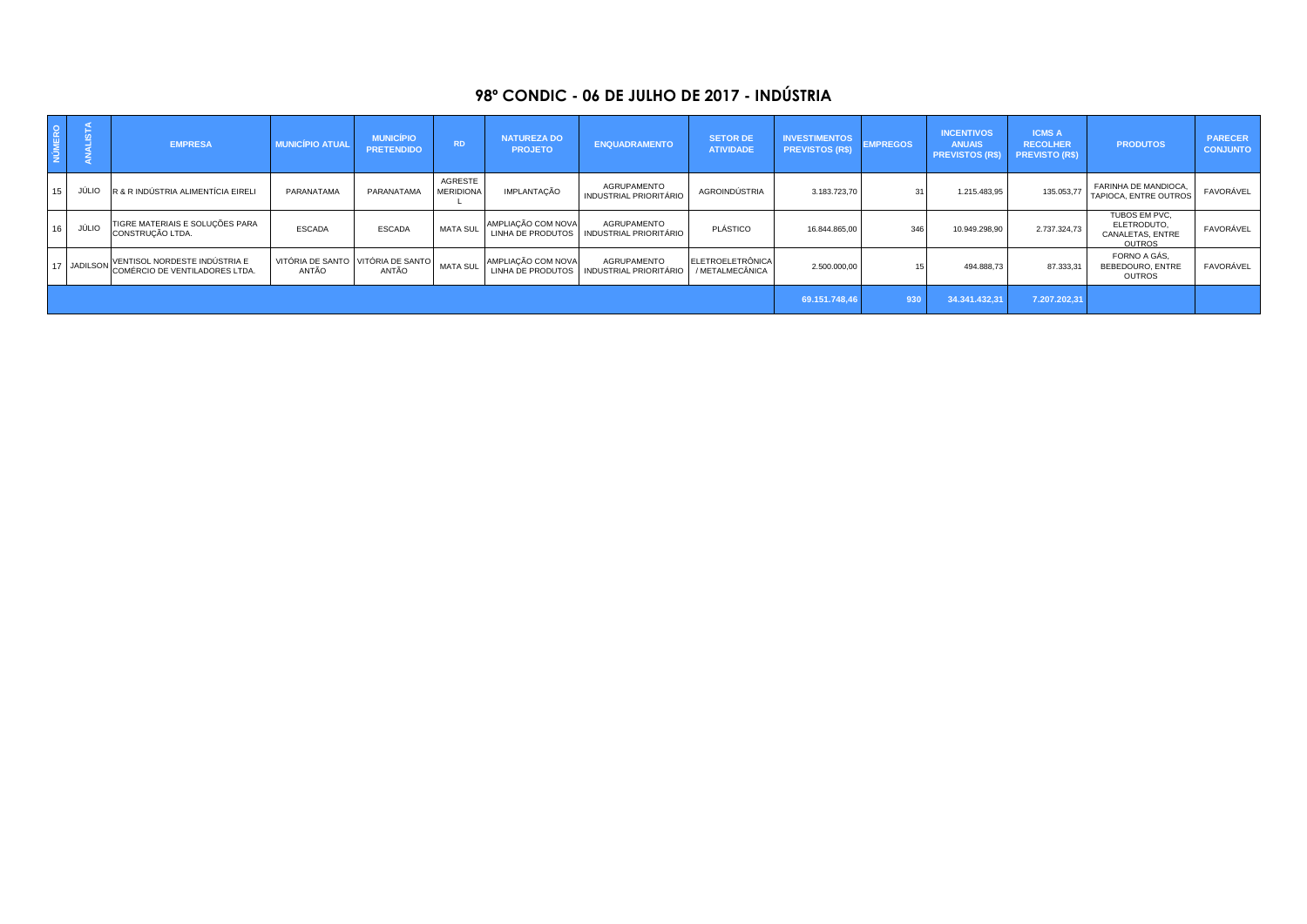## **98º CONDIC - 06 DE JULHO DE 2017 - IMPORTAÇÃO**

|              | z               | <b>EMPRESA</b>                                                                       | <b>MUNICÍPIO</b><br><b>ATUAL</b>  | <b>MUNICÍPIO</b><br><b>PRETENDIDO</b>    | <b>RD</b>                      | <b>NATUREZA DO</b><br><b>PROJETO</b>              | <b>ENQUADRAMENTO</b>                               | <b>IMPORTAÇÕES</b><br><b>ANUAIS PREVISTAS</b><br>(R <sup>2</sup> ) | <b>FATURAMENTO</b><br><b>ANUAL PREVISTO (R\$)</b> | <b>ICMS A RECOLHER</b><br><b>SEM INCENTIVO</b><br>(R\$) | <b>CMS A RECOLHER</b><br><b>COM INCENTIVO</b><br>(R\$) | <b>PRODUTOS</b>                                        | <b>PARECER</b><br><b>CONJUNTO</b> |
|--------------|-----------------|--------------------------------------------------------------------------------------|-----------------------------------|------------------------------------------|--------------------------------|---------------------------------------------------|----------------------------------------------------|--------------------------------------------------------------------|---------------------------------------------------|---------------------------------------------------------|--------------------------------------------------------|--------------------------------------------------------|-----------------------------------|
|              | JÚLIO           | ASICS BRASIL DISTRIBUIÇÃO E<br>COMÉRCIO DE ARTIGOS<br>ESPORTIVOS LTDA.               | JABOATÃO DOS<br><b>GUARARAPES</b> | <b>JABOATÃO DOS</b><br><b>GUARARAPES</b> | <b>METROPOL</b><br><b>TANA</b> | IMPLANTAÇÃO                                       | <b>COMÉRCIO IMPORTADOR</b><br><b>ATACADISTA</b>    | 19.288.000,00                                                      | 32.770.400,00                                     | 4.250.695,04                                            | 3.038.087,42                                           | <b>TÊNIS ESPORTIVO</b>                                 | FAVORÁVEL                         |
| 1 Q          | JÚLIO           | CERAS JOHNSON LTDA.                                                                  | <b>IPOJUCA</b>                    | <b>IPOJUCA</b>                           | <b>METROPOL</b><br><b>TANA</b> | IMPLANTACÃO                                       | <b>COMÉRCIO IMPORTADOR</b><br><b>ATACADISTA</b>    | 130.735.542.11                                                     | 151.303.918,26                                    | 8.312.334,66                                            | 4.628.340.06                                           | <b>INSETICIDAS E</b><br><b>REPELENTES</b>              | FAVORÁVEL                         |
| ንበ           | <b>JADILSON</b> | GÊNESIS IMPORTS COMERCIAL<br>IMPORTADORA, EXPORTADORA E<br>REPRESENTAÇÕES COMERCIAIS | <b>RECIFE</b>                     | <b>RECIFE</b>                            | <b>METROPOL</b><br><b>TANA</b> | IMPLANTAÇÃO                                       | <b>COMÉRCIO IMPORTADOR</b><br>ATACADISTA / TRADING | 28.913.000,00                                                      | 28.913.000,00                                     | 5.204.340,00                                            | 2.891.300.00                                           | SODA CÁUSTICA, PNEUS,<br><b>ENTRE OUTROS</b>           | FAVORÁVEL                         |
|              | <b>JADILSON</b> | INDÚSTRIA QUÍMICA ANASTÁCIO S/A                                                      | JABOATÃO DOS<br><b>GUARARAPES</b> | <b>JABOATÃO DOS</b><br><b>GUARARAPES</b> | <b>METROPOL</b><br><b>TANA</b> | AMPLIAÇÃO COM<br>NOVA LINHA DE<br><b>PRODUTOS</b> | <b>COMÉRCIO IMPORTADOR</b><br><b>ATACADISTA</b>    | 4.951.370,00                                                       | 6.418.460,00                                      | 526.313,72                                              | 322.115,32                                             | PRODUTOS DIVERSOS                                      | FAVORÁVEL                         |
| 22           | <b>JADILSON</b> | LESAFFRE DO BRASIL PRODUTOS<br>ALIMENTÍCIOS LTDA.                                    | <b>OLINDA</b>                     | <b>OLINDA</b>                            | <b>METROPOL</b><br><b>TANA</b> | AMPLIACÃO                                         | COMÉRCIO IMPORTADOR<br><b>ATACADISTA</b>           | 35.746.255,00                                                      | 50.978.689,00                                     | 5.060.861,53                                            | 2.981.731.90                                           | FERMENTO BIOLÓGICO                                     | FAVORÁVEL                         |
| 23.          | <b>JADILSON</b> | LYNS COMÉRCIO DE PECAS E<br><b>EQUIPAMENTOS S.A.</b>                                 | CABO DE SANTO<br><b>AGOSTINHO</b> | CABO DE SANTO<br><b>AGOSTINHO</b>        | <b>METROPOL</b><br><b>TANA</b> | AMPLIAÇÃO COM<br>NOVA LINHA DE<br><b>PRODUTOS</b> | <b>COMÉRCIO IMPORTADOR</b><br><b>ATACADISTA</b>    | 150.042,09                                                         | 300.052,48                                        | 41.407.24                                               | 31.294.59                                              | CABO USB, FONES DE<br><b>OUVIDO, ENTRE OUTROS</b>      | FAVORÁVEL                         |
| 24           | JÚLIO           | PRIMAFER INDUSTRIAL S/A                                                              | JABOATÃO DOS<br><b>GUARARAPES</b> | <b>JABOATÃO DOS</b><br><b>GUARARAPES</b> | <b>METROPOL</b><br><b>TANA</b> | IMPLANTAÇÃO                                       | <b>COMÉRCIO IMPORTADOR</b><br><b>ATACADISTA</b>    | 2.826.855,32                                                       | 5.608.723,15                                      | 247.905,56                                              | 137.752,34                                             | PRODUTOS DIVERSOS                                      | FAVORÁVEL                         |
| ) 두          | JÚLIO           | PRISMA COMERCIAL EXPORTADORA<br>DE OLEOQUÍMICOS LTDA.                                | <b>RECIFE</b>                     | <b>RECIFE</b>                            | <b>METROPOL</b><br><b>TANA</b> | IMPLANTAÇÃO                                       | <b>COMÉRCIO IMPORTADOR</b><br>ATACADISTA / TRADING | 10.268.000,00                                                      | 12.760.000.00                                     | 1.046.320,00                                            | 630.180.0                                              | POLÍMEROS.<br>COPOLÍMEROS, PET.<br><b>ENTRE OUTROS</b> | FAVORÁVEL                         |
| <b>TOTAL</b> |                 |                                                                                      |                                   |                                          |                                |                                                   |                                                    |                                                                    | 289.053.242.89                                    | 1.855.000,00                                            | 14.660.801,63                                          |                                                        |                                   |